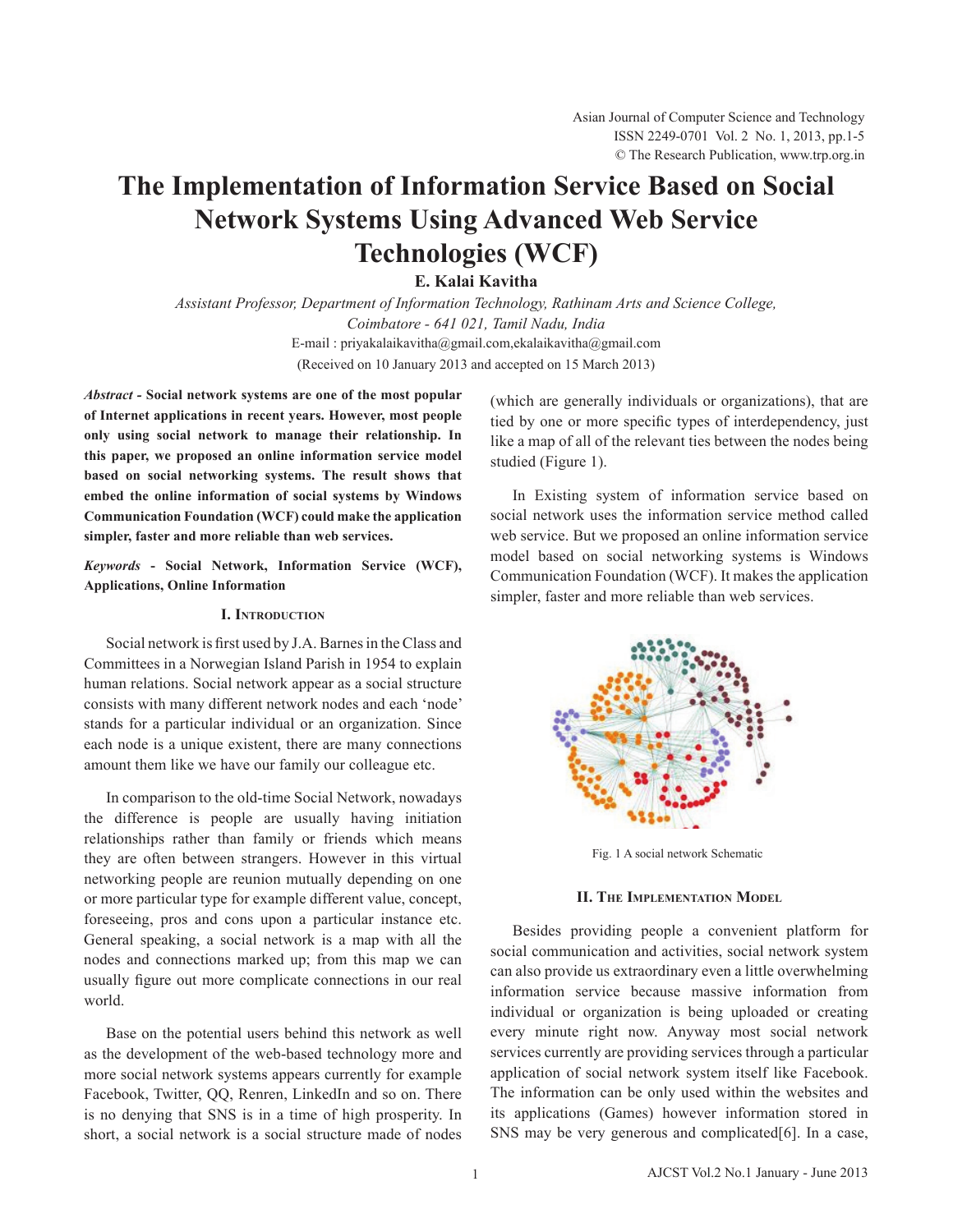building a particular system like an information service system for a school, there are many staff both academic and administration if we have to set up another database and putting all their information will causing more burden for the system. We have an idea that if we can access the information using a real-time technique that can extract exactly the piece of the information we want to embedded into the particular system which can make the system more light and concise as well as more accurate and reliable.



Fig. 2 The Implementation model of Service based on SNS.

## *A. Data Structure for Information Services*

Data Structure is crucial for retrieving of the information later on. So the first step is designing the data structure to meet the requirement of the service applications as well as specifically listing the information needed from the Social network system, which we called online information.

## *B. The Online Information Extracting from SNS*

The key point to achieve all the idea is how to achieve the goal that we can actually obtain the online information from SNS which can well match the data structure of the information service we provide.

A technical problem here lies on two points. One is we need an opened-portal from the SNS. The other is application Windows Communication Foundation techniques. On the other hand, we need two kinds of data: one is the data from the application itself another is the online information from the Social network systems.

## *C. Service Implementation*

## *1. Windows Communication Foundation*

 Windows Communication Foundation (Code named Indigo) is a programming platform and runtime system for building, configuring and deploying network-distributed services. It is the latest service oriented technology; Interoperability is the fundamental characteristics of WCF. It is unified programming model provided in .Net Framework 3.0. WCF is a combined features of Web Service, Remoting, MSMQ and COM+. WCF provides a common platform for all .NET communication.



Fig. 3 Windows Communication Foundation

## *2. Building A Basic WCF Service*

 WCF is based around the idea of Services. A Service is essentially a class that you can access from outside of the application where the class lives, even across the Internet. Let's have a look at a simple WCF service:

Imports System.ServiceModel  $\le$ ServiceContract() $>$ Public Class Test  $\leq$ OperationContract() $>$ 

 Public Function GetLocalTime(ByVal includeDate As Boolean) As String

 If includeDate Then Return Now.ToString Else Return Now.TimeOfDay.ToString End If End Function End Class

 As you can see, it's really just an ordinary class.  $\leq$ ServiceContract() $>$  marks the class as a WCF service, and <OperationContract()> marks the function as an operation of the service, so that you can access it outside of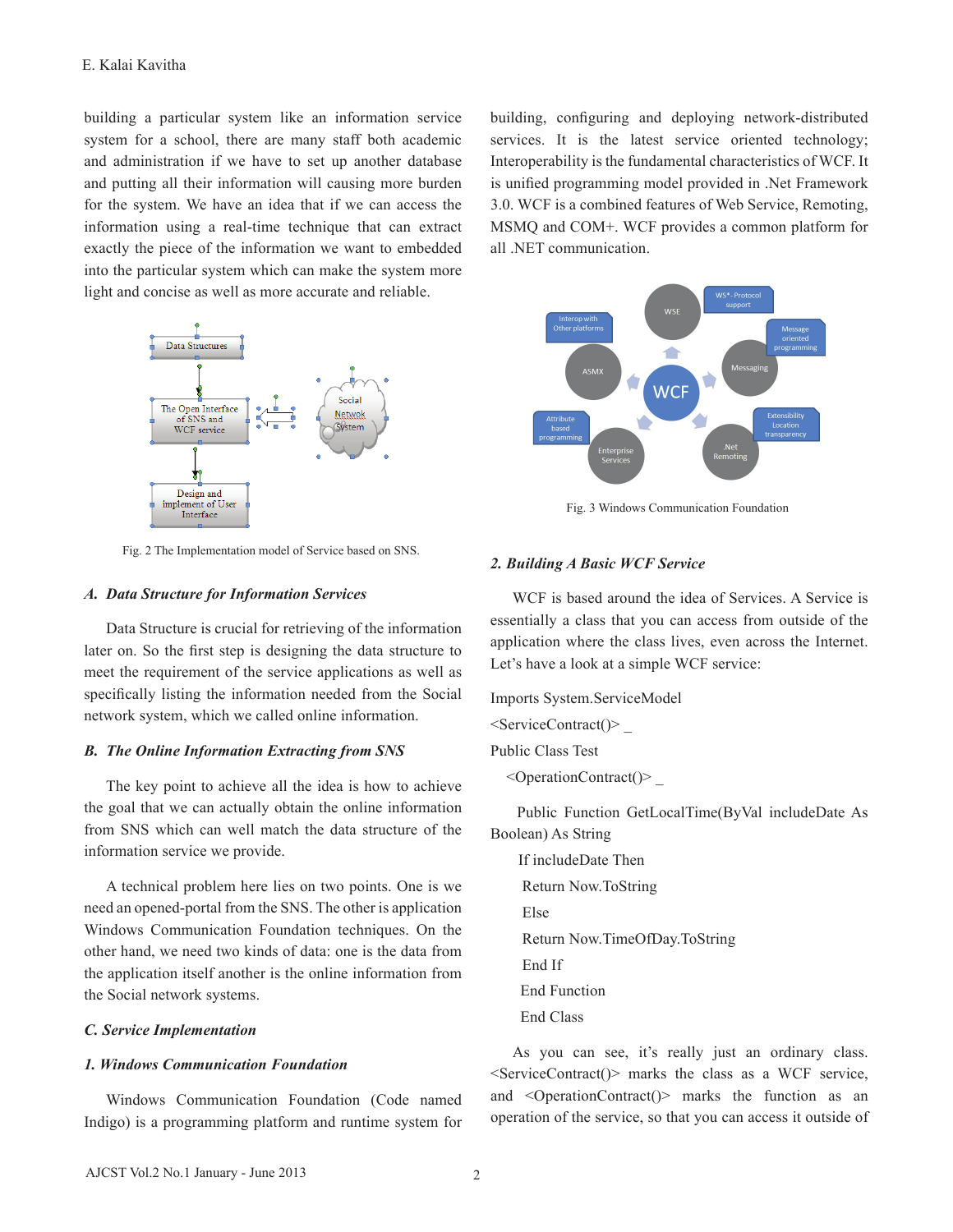its application. In many samples, you'll see this class split between an interface (the contract) and a class (the service). This is probably a good idea, but it's not required.

If that code won't compile, you probably need to add a reference to System Service Model.

# *3. Hosting A Basic WCF Service in IIS*

It tells the time and everything! But how do we use it? Well, that's where things get a bit complicated.

There are many ways we can host this service, and many ways clients can access it. We can host the service in a stand-alone application, or in a Windows Service we've written. We can use something called Windows Process Activation Service. Or, we can use good old IIS. Using IIS has a few nice advantages: we get to use all the power and configuration of IIS, it's easy for people to understand what's happening, even if they don't know WCF, and it's easy for other applications to use the service – even if they're not built with .NET.

We also have to choose a binding. A binding is essentially a means of communication, and there are many to choose from. We can choose HTTP (in many flavours), TCP, named pipes, MSMQ, and so on. We're going to look at basicHttpBinding, which is nice and simple to work with and highly compatible.

So, if we're hosting in IIS, we clearly need a virtual application folder in which to run our service. Let's call this web WCFTest. Then, use IIS Manager to allow anonymous authentication so we don't have to worry about security concerns for the time being.

 We'll need to add three files to our web. First, we need the assembly containing the service you wrote. We'll assume we created the service and we put it in a class library (DLL project) called WCFTest. When we compiled that project, we made a file called WCFTest.dll. Create a folder called 'bin' in our web, and copy this file there.

 Second, we need to add a \*.svc file to the web. This file represents the address that clients will use to access the service, and it tells IIS where to find the service to use. Let's call this file Test.svc. It needs to contain the following:

```
	 <%@ ServiceHost Service="WCFTest.Test" %>
```
ServiceHost tells the server that this URL represents a WCF Service. Service="WCFTest.Test" tells the server what class to use to run the service. Because we put our \*.dll file in the /bin folder, the server will automatically find the class and be able to use it. There are other ways of organizing this, but this is perhaps the simplest to understand.

 Finally, we need a web.config file placed in the web's root to tell the server how to configure the service. Here's what we need<sup>..</sup>

 $\langle$  <?xml version="1.0"?> <configuration> <system.serviceModel> <services> <service name="WCFTest.Test">

<endpoint address="" binding="basicHttpBinding" contract="WCFTest.Test" />

 </service>

- </system.serviceModel>
- </configuration>

 We can see that we've configured one service, called WCFTest.Test, and we've created one endpoint using basicHttpBinding. We can see that for the contract we're using the same class as the actual service itself, but if we want, we could define the service contract (as an Interface) in one assembly and then implement the service itself (as a class that implements our interface) in another class or assembly.

 Now, when we browse to http://localhost/WCFTest/Test. svc, We'll see a web page that states we've accessed a WCF service. The rest of the page talks about metadata. Right now, our service is up and running. If we had any clients using the service, they'd be working.

But, we don't have any clients using this service. And without metadata, we're going to find it tough to build one. Metadata tells other programs how our service works and how to use it. Once they know this, they don't need the metadata anymore, but to get there, we're going to expose the metadata through IIS. To do this, we'll change our web. config file to add another endpoint. This endpoint will use mexHttpBinding, which is a metadata exchange format. We'll set the address to /mex, and we'll also define and set a

 $\le$ /services>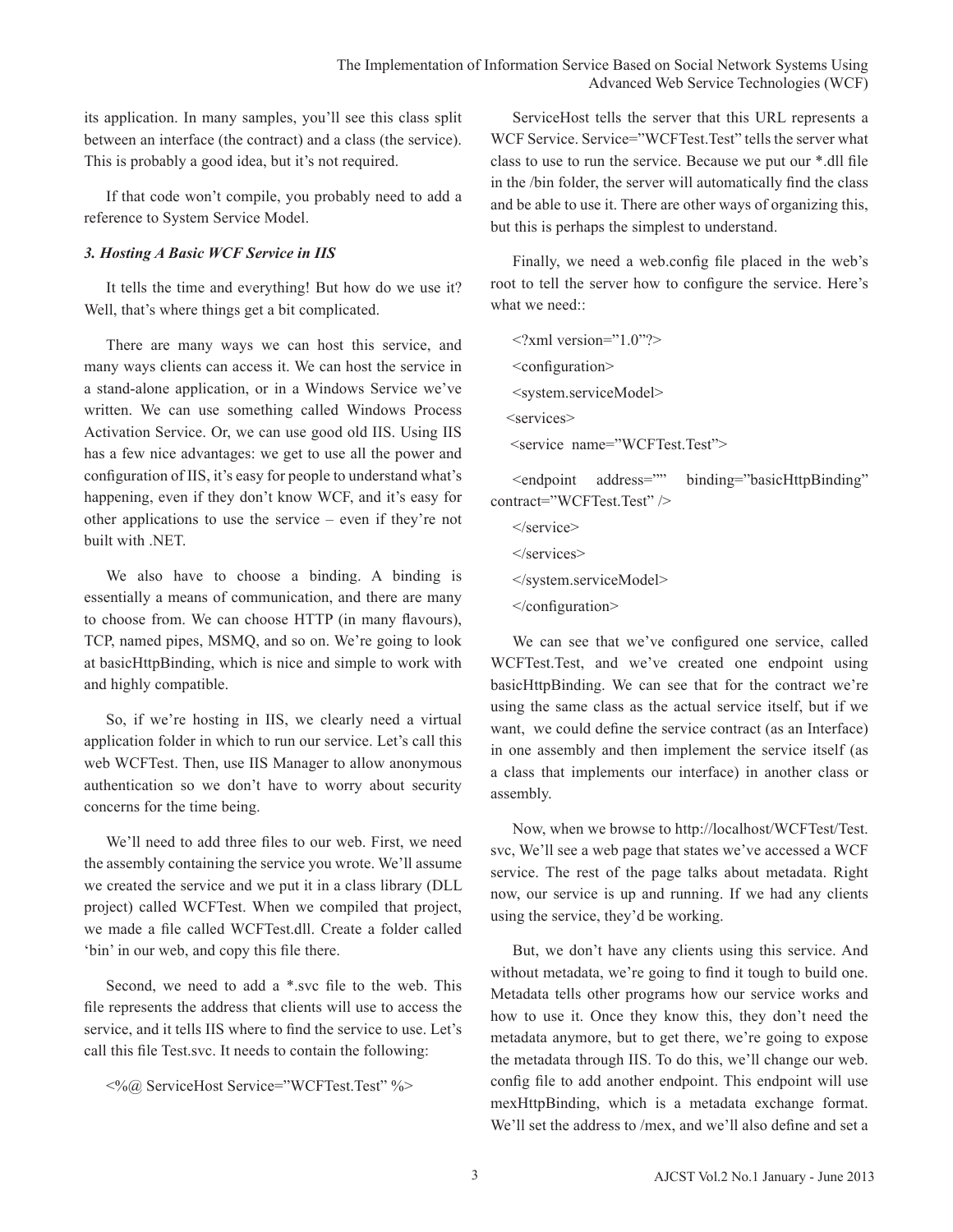serviceBehavior, which allows you to specify more detailed options about how your service works. Here's how your new web.config file should look:

```
\langle 2xml version="1.0"?>
```
 <configuration>

 <system.serviceModel>

 <services>

 <servicebehaviorConfiguration="basicBehavior" name="WCFTest.Test">

<endpoint address="" binding="basicHttpBinding" contract="WCFTest.Test" />

 <endpoint address="mex" binding="mexHttpBinding" contract="IMetadataExchange" />

 </service>

</services>

<behaviors>

 <serviceBehaviors>

 <behavior name="basicBehavior">

 <serviceMetadata httpGetEnabled="true" />

 </behavior>

</serviceBehaviors>

 </behaviors>

 </system.serviceModel>

 </configuration>

 Now, metadata about our WCF service is available at http://localhost/WCFTest/Test.svc/mex. We won't be able to browse it with Internet Explorer, though; it's not meant to be used by a web browser. You can, however, browse to http:// localhost/WCFTest/Test.svc?wsdl to see an XML version of our metadata.

At this point, our service is up and running in IIS, and metadata about our service is available so other programs will know how to access and use it.

## *4. WCF: Calling a Basic WCF Service*

 So, we've built a WCF service and we've hosted it in IIS. Now you want to access this service. How? We'll, we're back to things being easy!

Using Visual Studio 2008, just go to Project, Add Service Reference. Type URL of the service we built and choose a name for our new reference. Once we click OK, we'll be able to use our service just as though it was a class in our project:

 Dim wcfTest As New svcTest.TestClient

Dim sTime As String = wcfTest.GetLocalTime(True).

## *5. Difference between WCF and Web Service*

Web service is a part of WCF. WCF offers much more flexibility and portability to develop a service when comparing to web service. Still we are having more advantages over Web service, following table provides detailed difference between them.

| <b>Features</b>   | <b>Web Service</b>                                                                    | WCF                                                                                    |  |
|-------------------|---------------------------------------------------------------------------------------|----------------------------------------------------------------------------------------|--|
| Hosting           | It can be hosted in IIS                                                               | It can be hosted in IIS, windows activation<br>service, Self-hosting, Windows service  |  |
| Programming       | [WebService] attribute has to be added to<br>the class                                | [ServiceContraact] attribute has to be added to<br>the class                           |  |
| Model             | [WebMethod] attribute represents the<br>method exposed to client                      | [OperationContract] attribute represents the<br>method exposed to client               |  |
| Operation         | One-way, Request-Response are the<br>different operations supported in web<br>service | One-Way, Request-Response, Duplex are<br>different type of operations supported in WCF |  |
| <b>XML</b>        | System.Xml.serialization name space is<br>used for serialization                      | System.Runtime.Serialization namespace is<br>used for serialization                    |  |
| Encoding          | XML 1.0, MTOM(Message Transmission<br>Optimization Mechanism), DIME,<br>Custom        | XML 1.0, MTOM, Binary, Custom                                                          |  |
| <b>Transports</b> | Can be accessed through HTTP, TCP,<br>Custom                                          | Can be accessed through HTTP, TCP, Named<br>pipes, MSMQ, P2P, Custom                   |  |
| Protocols         | Security                                                                              | Security, Reliable messaging, Transactions                                             |  |

| TABLE I WCF AND WEB SERVICE |  |  |
|-----------------------------|--|--|
|-----------------------------|--|--|